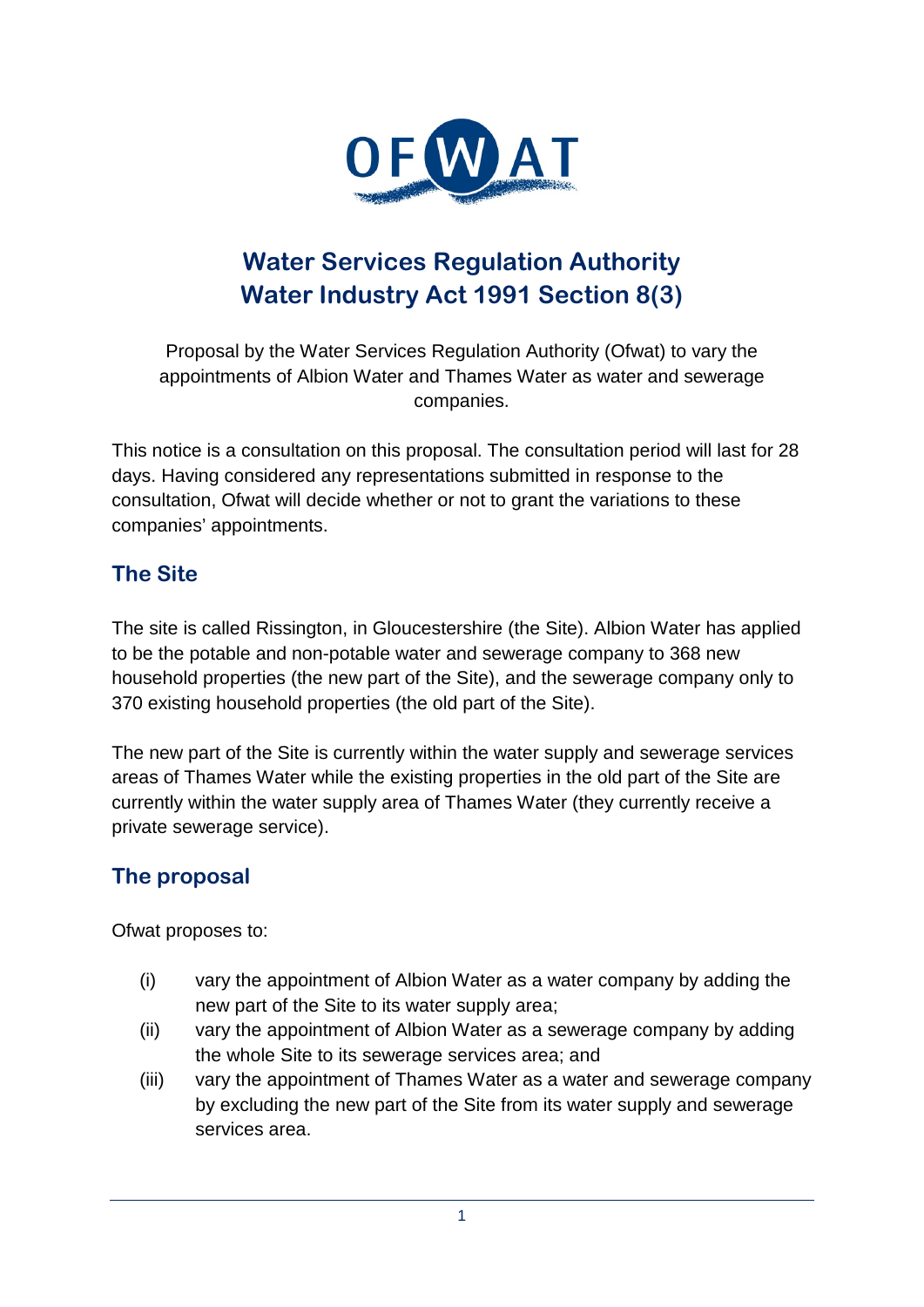By means of these variations, Albion Water will become the water and sewerage company for the new part of the Site, and the sewerage company for the existing part of the Site.

# **Policy for new appointments and variations**

The new appointment and variation mechanism, set out in primary law<sup>[1](#page-0-0)</sup>, provides an opportunity for entry and expansion into the water and sewerage sectors by allowing one company to replace the existing appointee as the provider of water and / or sewerage services for a specific area. This mechanism can be used by new companies to enter the market and by existing appointees to expand their businesses.

When considering applications for new appointments and variations, Ofwat operates within the statutory framework set out by Parliament, including our statutory duty to protect consumers, wherever appropriate by promoting effective competition. In particular, in relation to unserved sites, we consider that we must ensure that the future customers on a site – who do not have a choice of supplier – are adequately protected. When assessing applications for new appointments and variations, the two key policy principles we apply are that:

- 1. customers, or future customers, should be no worse off than if the site had been supplied by the existing appointee; and
- 2. Ofwat must be satisfied that an applicant will be able to finance the proper carrying out of its functions as a water and/or sewerage company.

We clarified these two policy principles in February 2011 when we published our 'New appointments and variations – a statement on our [policy](http://www.ofwat.gov.uk/competition/inset/pap_pos110228navpolicy.pdf) and [process](http://www.ofwat.gov.uk/competition/inset/pap_pos110228navprocess.pdf) for new appointments and variations'. In November 2012, we published ['Statement on our](http://www.ofwat.gov.uk/competition/inset/pap_pos20121112navfinance.pdf)  [approach for assessing financial viability of applications for new appointments and](http://www.ofwat.gov.uk/competition/inset/pap_pos20121112navfinance.pdf)  [variations'](http://www.ofwat.gov.uk/competition/inset/pap_pos20121112navfinance.pdf). This states that we will adopt a company-based assessment of financial viability, rather than a detailed site-based assessment, where it is appropriate to do so.

When we assess whether customers will be no worse off as a result of the appointment, we not only consider the customers on the site but also the generality of customers. These include not only the customers of the existing provider but also customers more generally across England and Wales, who in our view benefit from the effective operation of the new appointment and variation mechanism.

<span id="page-1-0"></span>-

 $1$  The legal framework for new appointments is set out in the Water Industry Act 1991 (WIA91). Section 7 of the WIA sets out the criteria by which an appointment or variation may be made. Section 8 sets out the procedure for making that appointment or variation.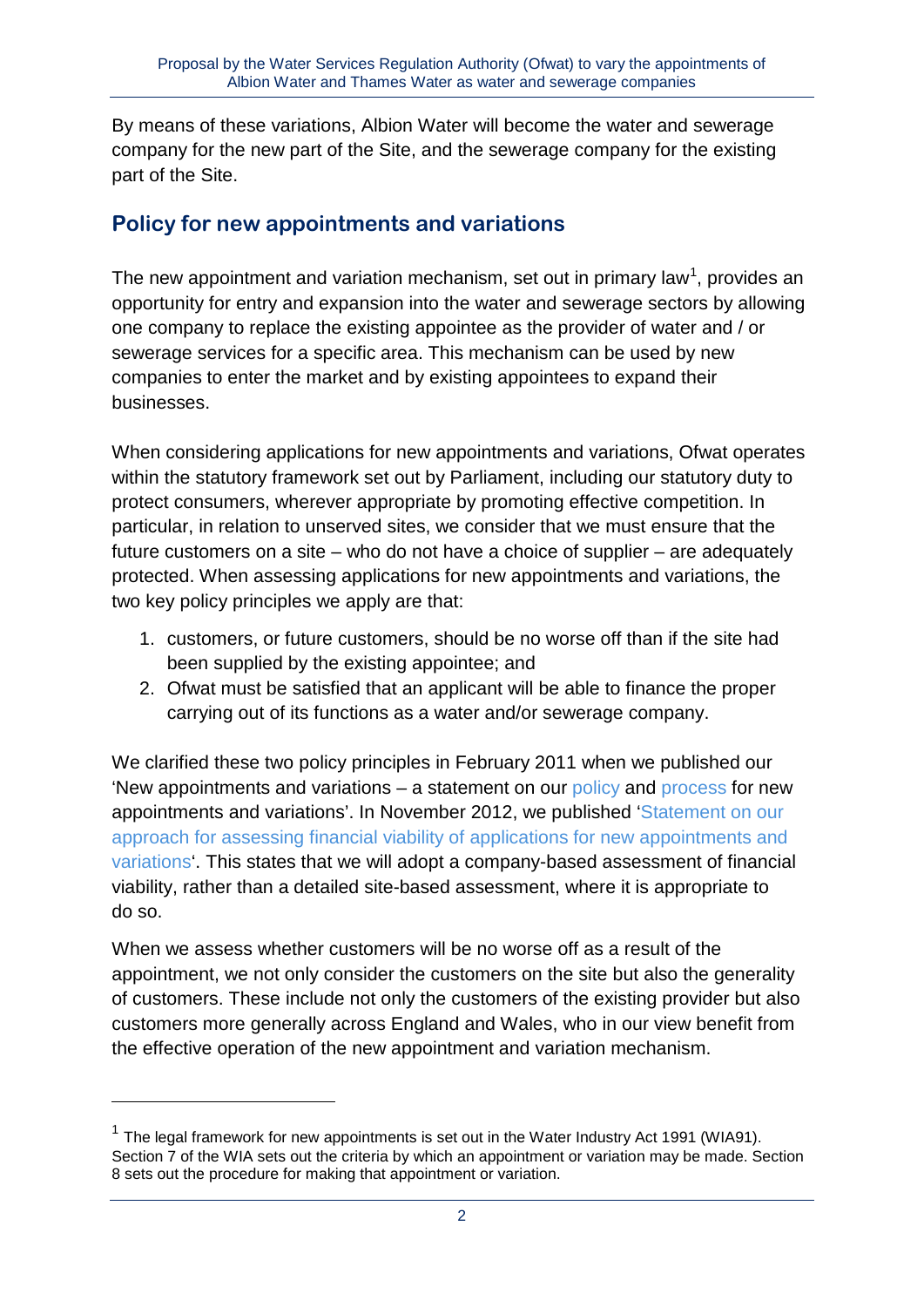# **The application**

Albion Water has applied to be the potable and non-potable water and sewerage company for the Site under the unserved criterion set out in section 7(4)(b) Water Industry Act 1991.

#### **Unserved status of the Site**

To qualify under the unserved criterion, an applicant must show that at the time the appointment is made, none of the premises in the proposed area of appointment is served by the existing appointee. In general we require an independent report that verifies the site as being unserved. However, in this case Thames Water has confirmed that it agrees that the site is unserved. The part of the site that is being developed is greenfield, with no premises that are connected to Thames Water's water or sewerage infrastructure. The existing part of the site, although served for water, has historically received a private sewerage supply and is therefore not connected to the sewerage infrastructure of Thames Water. Having considered the facts of the site, we are satisfied that an independent report is not required. This is consistent with our policy and process statements on new appointments and variations, published in February 2011.

# **Protecting customers**

<u>.</u>

Ofwat acts to protect consumers, especially those who are unable to choose their supplier. In assessing applications to supply new development sites, Ofwat acts on behalf of end-customers who are not yet on site to protect their interests. The fact that future customers on a site have not directly chosen their supplier is not a position unique to new appointments – very few customers in England and Wales are able to choose their supplier<sup>[2](#page-1-0)</sup>.

Recognising this, our assessment of an applicant's proposals includes analysis of its plans to ensure customers will be at least no worse off in terms of their annual bills and levels of service than if they had been supplied by the existing appointee. We will continue to protect customers on the Site by regulating the new appointee's prices and service levels.

<span id="page-2-0"></span> $2$  The only customers that can choose their supplier are non-household customers that consume at least 5 Ml per year and are supplied by a company that is wholly or mainly in England (and at least 50 Ml for companies wholly or mainly in Wales) and satisfy the water supply licensing (WSL) eligibility criteria. Those non-household customers that consume at least 50 Ml in England (and at least 250 Ml in Wales) can switch under either the WSL or NAV regime.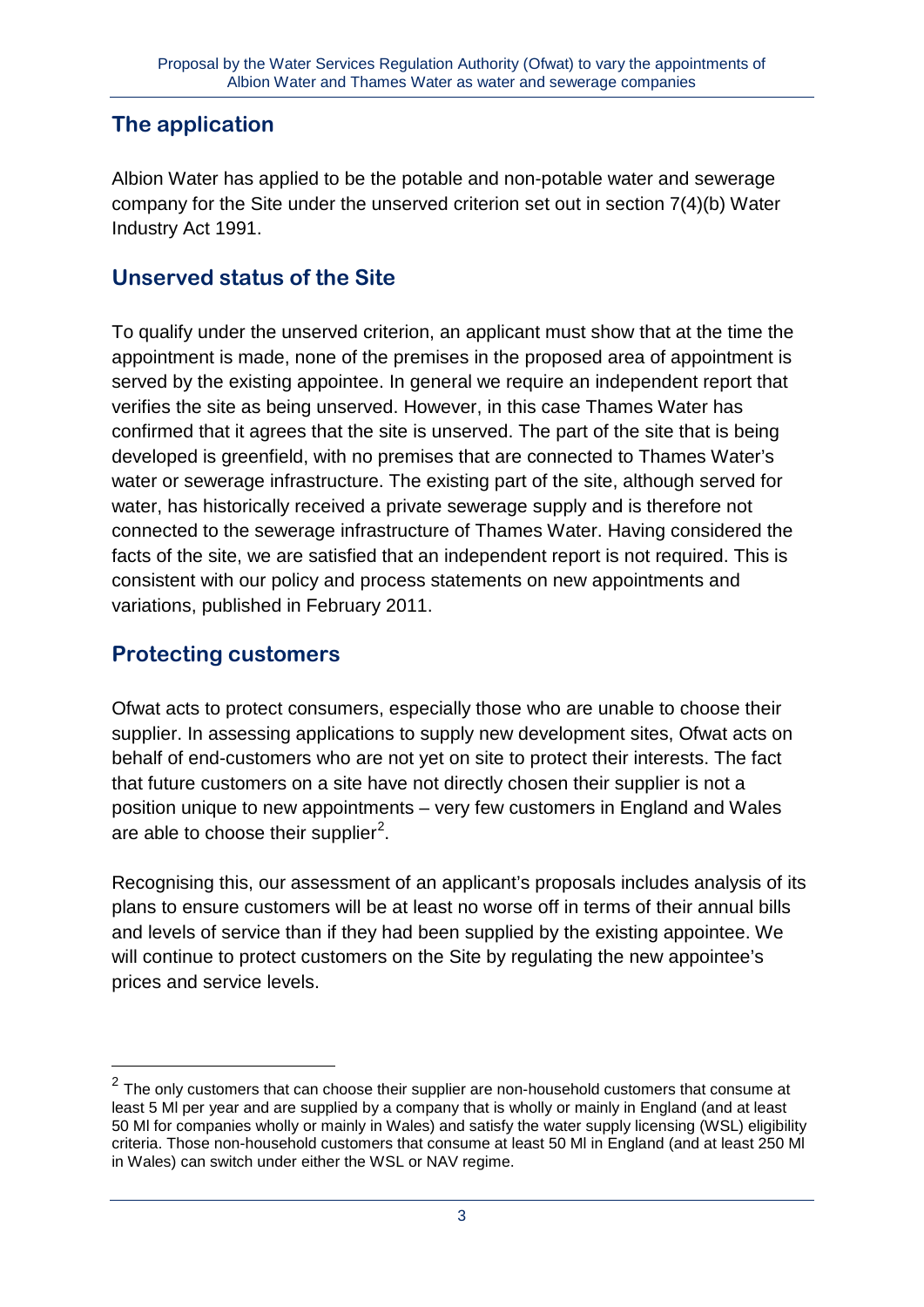#### **Customers on the Site – price**

Albion Water will match the fixed charges and the volumetric potable water charge of Thames Water and offer a 5% discount on Thames Water's volumetric sewerage charge. Albion Water also proposes to peg its charges for non-potable water to Thames Water's charges for potable water, with a 10% discount on Thames Water's volumetric potable water charge. The WaterSure tariff will be available to those customers that apply and qualify for it<sup>[3](#page-2-0)</sup>.

Having considered Albion Water's pricing proposals, we are satisfied that customers will be at least no worse off in terms of their annual bills than if they had been served by Thames Water.

Currently, Albion Water's conditions of appointment provide that its price limit is set by reference to the charges of the previous appointee for each of its sites. In this case, Albion Water may not charge customers on the Site more than Thames Water's charges for water and sewerage. We consider that, given Albion Water's small size, this represents a more proportionate way of regulating its prices than subjecting it to a full bespoke price review as we do for larger companies. However, condition B of Albion Water's conditions of appointment allows us to set a specific price limit for Albion Water. This condition is temporarily suspended but we will activate it when we consider it is appropriate to do so. This is unlikely to be before 2014.

# **Customers on the Site – levels of service**

Albion Water is subject to the same customer service level requirements as other water and sewerage appointees.

# **Guaranteed Standards Scheme (GSS) compliance and base service levels**

Albion Water has submitted information about its proposed service levels under:

 $\bullet$  the GSS Regulations<sup>[4](#page-3-0)</sup>;

-

- our service indicators; and
- its own company standards.

 $3$  Through the WaterSure scheme, households on meters who receive certain means tested benefits or tax credits, and are either responsible for three or more children under the age of 19, or have a medical condition which requires significant additional use of water, can apply to pay no more than the average household bill for their region.

<span id="page-3-0"></span><sup>&</sup>lt;sup>4</sup> The Water Supply and Sewerage Services (Customer Service Standards) Regulations 2008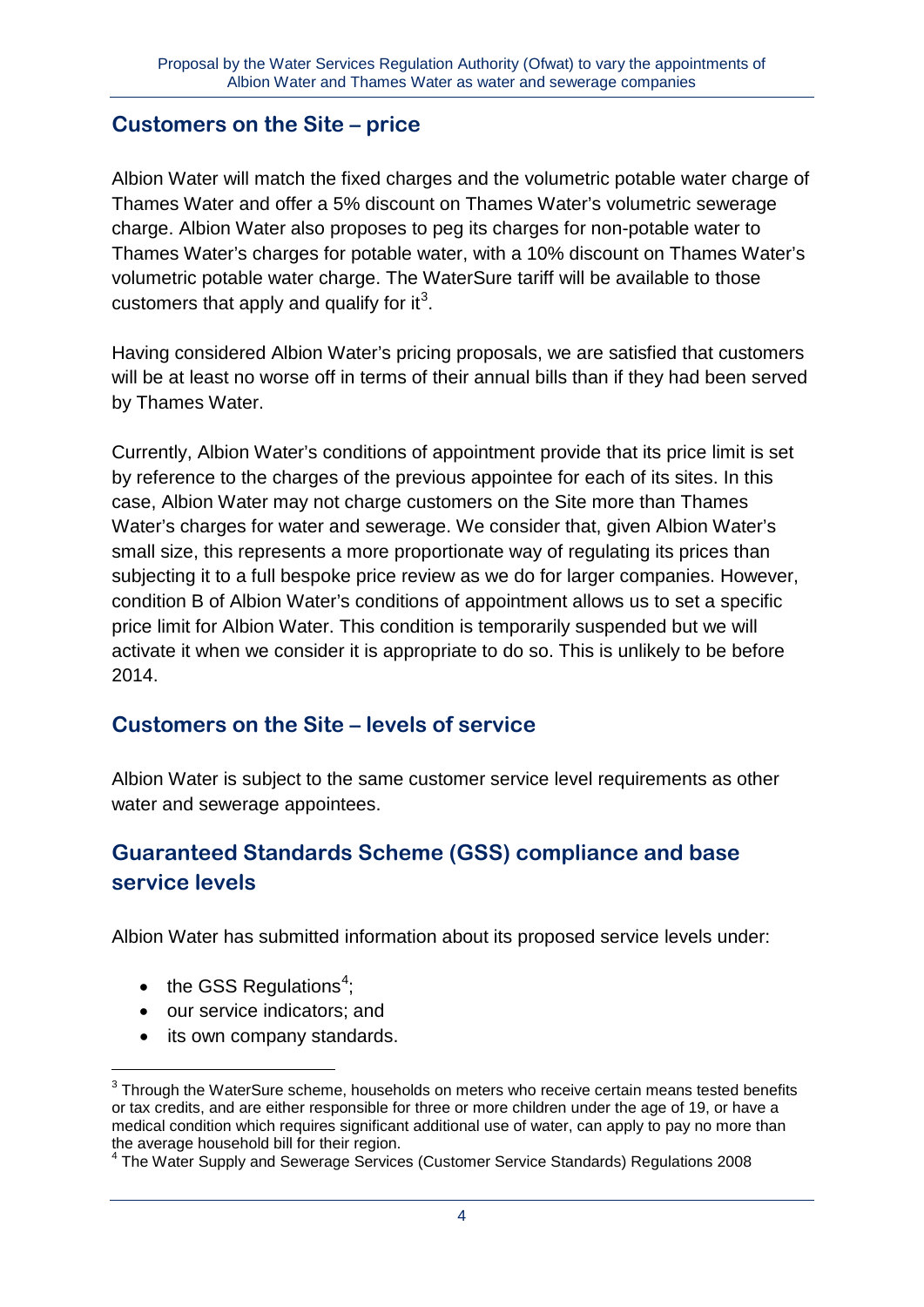We have assessed these planned levels of service and are satisfied that they match or exceed those typically achieved by Thames Water and the sector as a whole.

# **Codes of Practice**

Every appointee is required under conditions G, H and I of its conditions of appointment to publish debt, leakage and customer Codes of Practice. We have assessed Albion Water's Codes of Practice, and are content that these will be of an approvable standard by the time the variation is granted and that customers on the Site would be no worse off than if they had been served by Thames Water.

# **Albion Water's voluntary standards**

We have also made a detailed check of Albion Water's voluntary service standards, including where they enhance the regulatory GSS provisions. We require that Albion Water matches or exceeds Thames Water's own standards (except where there is reasonable justification for not doing so).

Examples of where Albion Water will offer improved customer service compared with Thames Water include:

- Albion Water uses a 0800 (free-phone) number for its 24 hour emergency helpline while Thames Water has a 0845 (business rate) number for its 24 hour emergency helpline.
- Albion Water offers several additional standards which Thames Water does not offer. For example, it will pay £10 if it fails to despatch a receipt within five days of a request and it will pay £10 if it fails to discuss suitable times to carry out work directly outside of a customer's property where it might mean blocking access (except in an emergency).
- Albion Water allows customers 28 days to pay their bills before they become due. Thames Water's metered customer's bills are due on demand.
- Albion Water offers a more generous leakage (from a customer's supply pipe) allowance than Thames Water. Albion Water will offer a full allowance for all leaked volumes for one leak per year. Thames Water will only offer an allowance for one leak per customer per property.
- Albion Water will pay a customer £100 if they make a county court claim against a customer in error.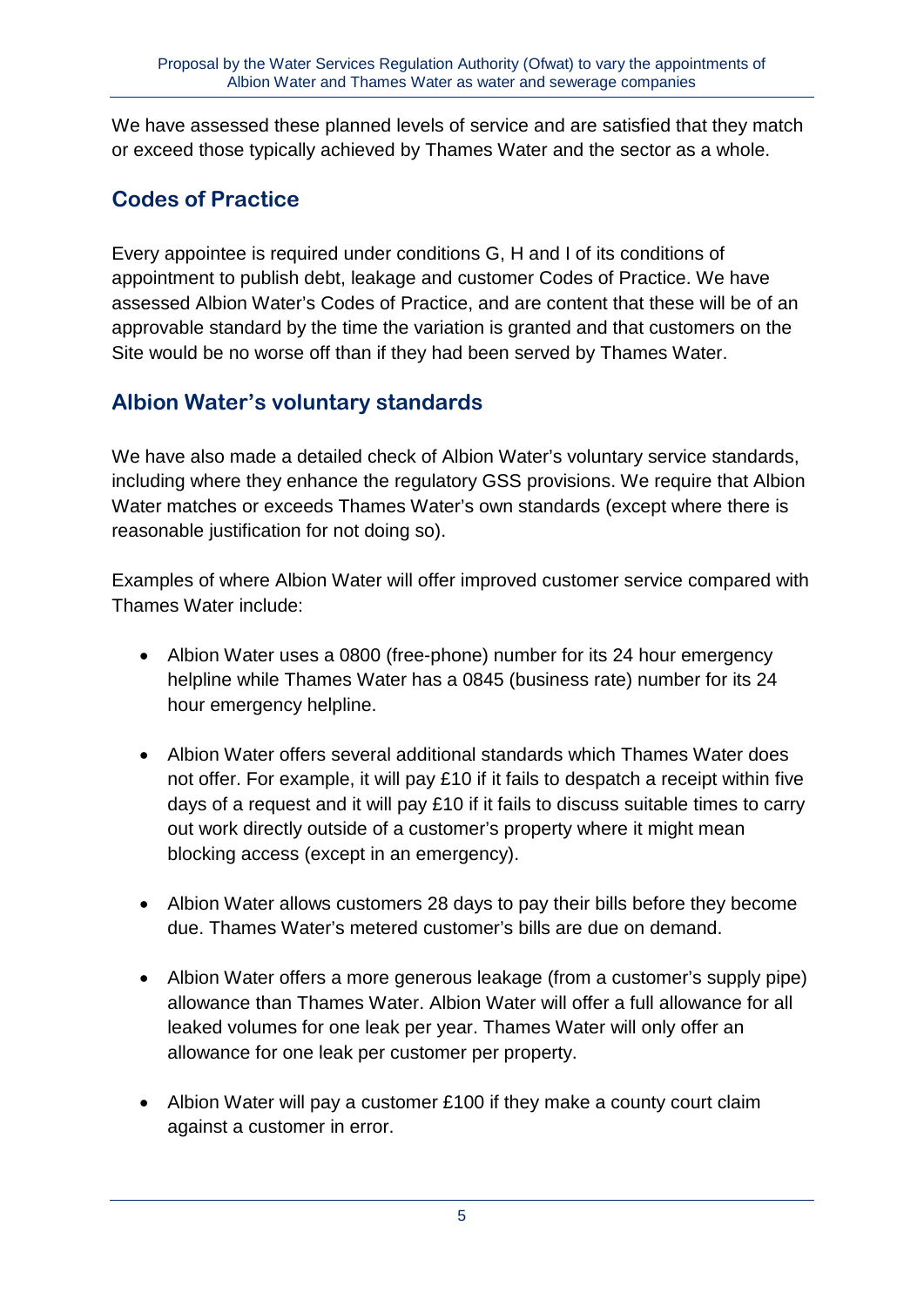However, Albion Water does not propose to match Thames Water in some ways, for example:

- Albion Water does not currently have a charitable trust fund, but Thames Water does (Thames Water Customer Assistance Fund). However, several other incumbents do not offer trust funds.
- Albion Water's call centre opening hours are not as good as Thames Water's (Thames Water offers 8 am – 8 pm Monday to Friday and 8 am – 1 pm on Saturday and a 24-hour automated payment line, whereas Albion Water offers 8.30 am – 5.30 pm Monday to Friday. Both have 24-hour lines for emergencies).
- Albion Water does not currently offer such an extensive range of services as Thames Water for customers with special needs. For example Thames Water offers braille bills and literature, and a nominee scheme.
- Albion Water does not offer as extensive a range of payment options as Thames Water, although the range it does offer is adequate.
- Albion Water will make lower GSS payments in some areas than Thames Water. For example Thames Water will pay a customer £50 for missing an appointment, while Albion Water will pay £30.

While the areas in which Albion Water does not propose to match Thames Water are not statutory or appointment requirements, we have explained to Albion Water that these areas must be kept under review as its customer base expands. Albion Water has committed to do so.

We suggest to all companies that they should review their codes of practice and how they communicate with customers on an annual basis. We will make a risk basedreview of Albion Water's information provision if we receive intelligence indicating that there is a need to do so. However, as Albion Water extends into different incumbent company areas, all Codes will be assessed against other incumbents' policies, at which point we might request any improvements we consider are necessary as Albion Water's customer base grows.

Having considered Albion Water's overall proposed service levels, and compared them with those of Thames Water, we are satisfied that customers on the Site will receive a level of service that is comparable with the level of service they would have received had they been served by Thames Water.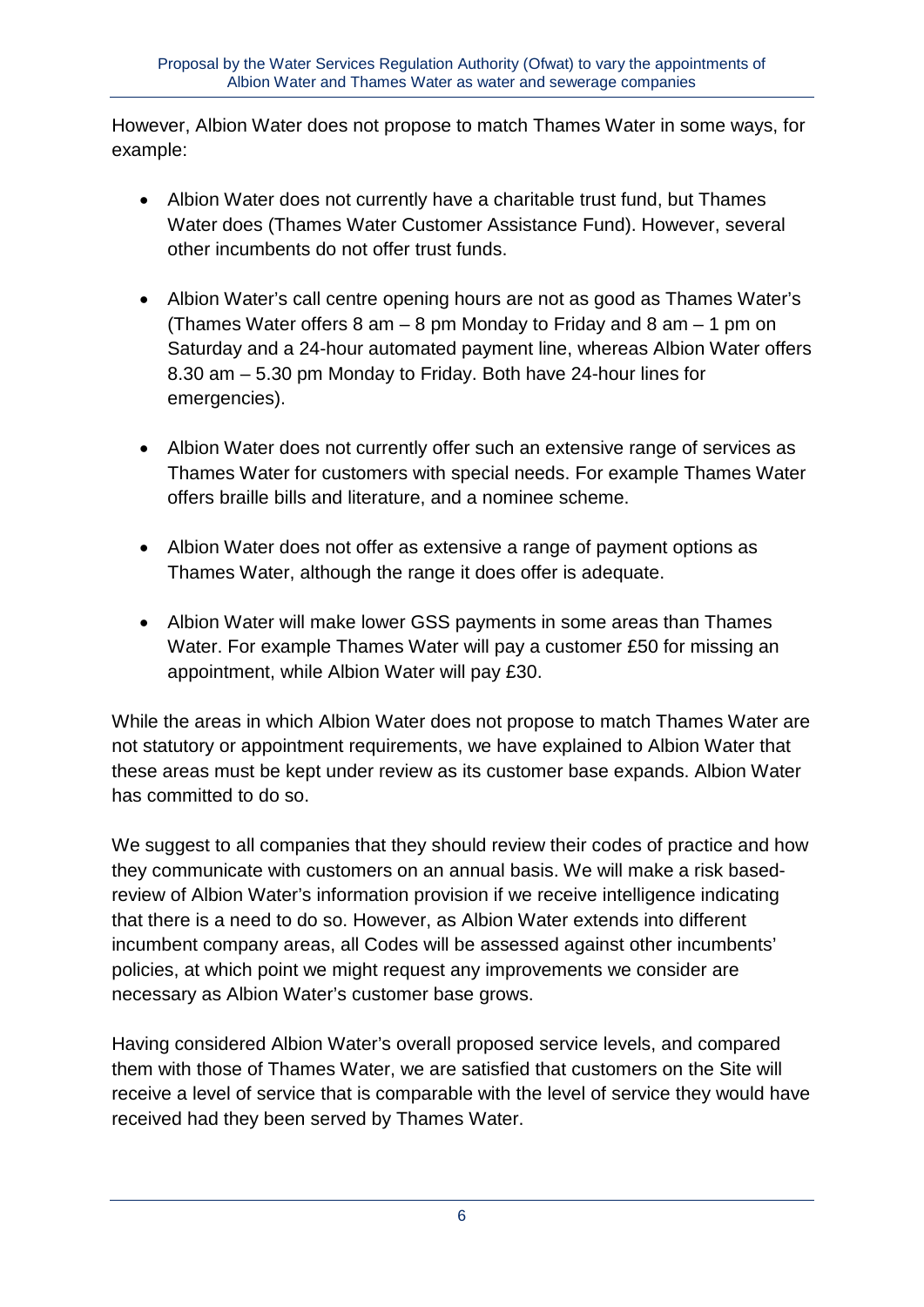# **Developer choice**

Ofwat takes into consideration the choices of the site developer. In this case, the Site developers have said that they want Albion Water to be the water and sewerage company for the Site.

# **Environment Agency and Drinking Water Inspectorate (DWI)**

We take the views of these organisations into account before progressing to consultation on an application for a new appointment. Both the Environment Agency and DWI informed us that they are content for us to consult on this application.

# **Thames Water's existing customers**

In considering whether customers will be no worse off, we also looked at the potential effects of this variation on the prices that Thames Water's existing customer base may face.

The calculation necessarily depends on a range of assumptions, and there are clearly difficulties involved in quantifying the effect on Thames Water. It is therefore necessary to use a simplified set of figures. We have expressed the effect in 'per bill' terms to try and quantify the possible effect in an easily understandable way.

Broadly, we have assessed the potential magnitude of this impact by comparing how much Thames Water might have expected to receive in revenue from serving the Site directly, with the revenues they might expect to receive from serving the Site indirectly via a bulk supply agreement with Albion Water. The lower bound of the range takes into account the benefit to Thames Water as a result of Albion Water serving the Site, by estimating the costs that Thames Water is likely to avoid, such as retail costs and capital and operating costs associated with the local network used to serve the Site. The upper bound of the range does not take these avoided costs into account. We look at these differences in revenue and costs over a hundred year timeframe to reflect the long life of the assets that will be used to supply customers at the Site.

In this case, we have calculated that if we grant the Site to Albion Water, there may be a potential impact on the bills of Thames Water's existing customers of between - £0.01 and £0.00.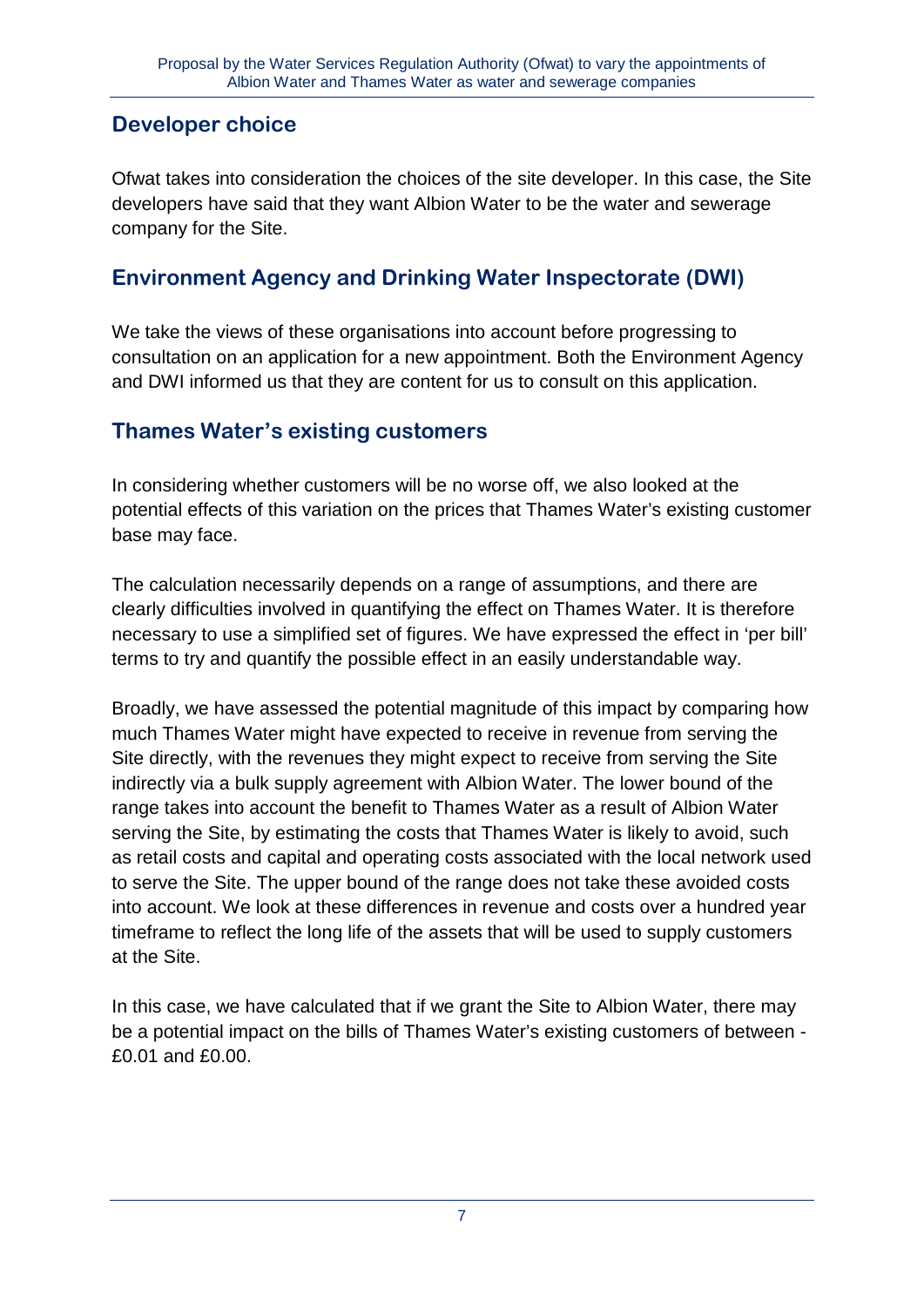We are comfortable that this range accounts for the uncertainty in the costs that may be avoided by Thames Water. It is important to note that we do not have information on the level of developer contribution that Thames Water would have received had it served the Site. We have therefore used data on the level of developer contribution that Albion Water will receive as a proxy. Generally, this will understate the level of developer contributions, as we might expect a new appointee to offer more attractive terms to a developer than an incumbent in order to win the new development.

Further, this impact does not take into account the potential spillover benefits to customers arising from dynamic efficiencies achieved as a result of the competitive process to win new sites. We set out the wider benefits we believe stem from the new appointments and variations regime below.

# **Wider benefits**

The new appointment and variation mechanism provides a means for companies from outside the water and sewerage sectors to enter the market and for existing water and sewerage appointees to expand their businesses.

Entry and expansion (and even the threat of such by potential competitors) can lead to benefits for different customers in different ways (such as developers of new housing sites and household and non-household customers). Examples of benefits delivered via the new appointment and variation mechanism include price discounts, better services, environmental improvements and innovation in the way services are delivered. Benefits can also accrue to the existing appointee's customers, because when that appointee faces a challenge to its business that challenge can act as a spur for it to raise its game.

These wider benefits that we believe stem from the new appointments and variations regime are set out more fully in our [policy statement.](http://www.ofwat.gov.uk/competition/pap_con_100305navpolicy.pdf)

# **Overall assessment of effect on customers**

Overall, we consider that customers on the Site will be at least no worse off being served by Albion Water than they would have been had they been served by Thames Water. We consider that the potential effect on Thames Water's existing customers is very likely to be offset by the wider benefits of the new appointment and variation mechanism. We are therefore satisfied that customers would be no worse off as a result of our granting this variation.